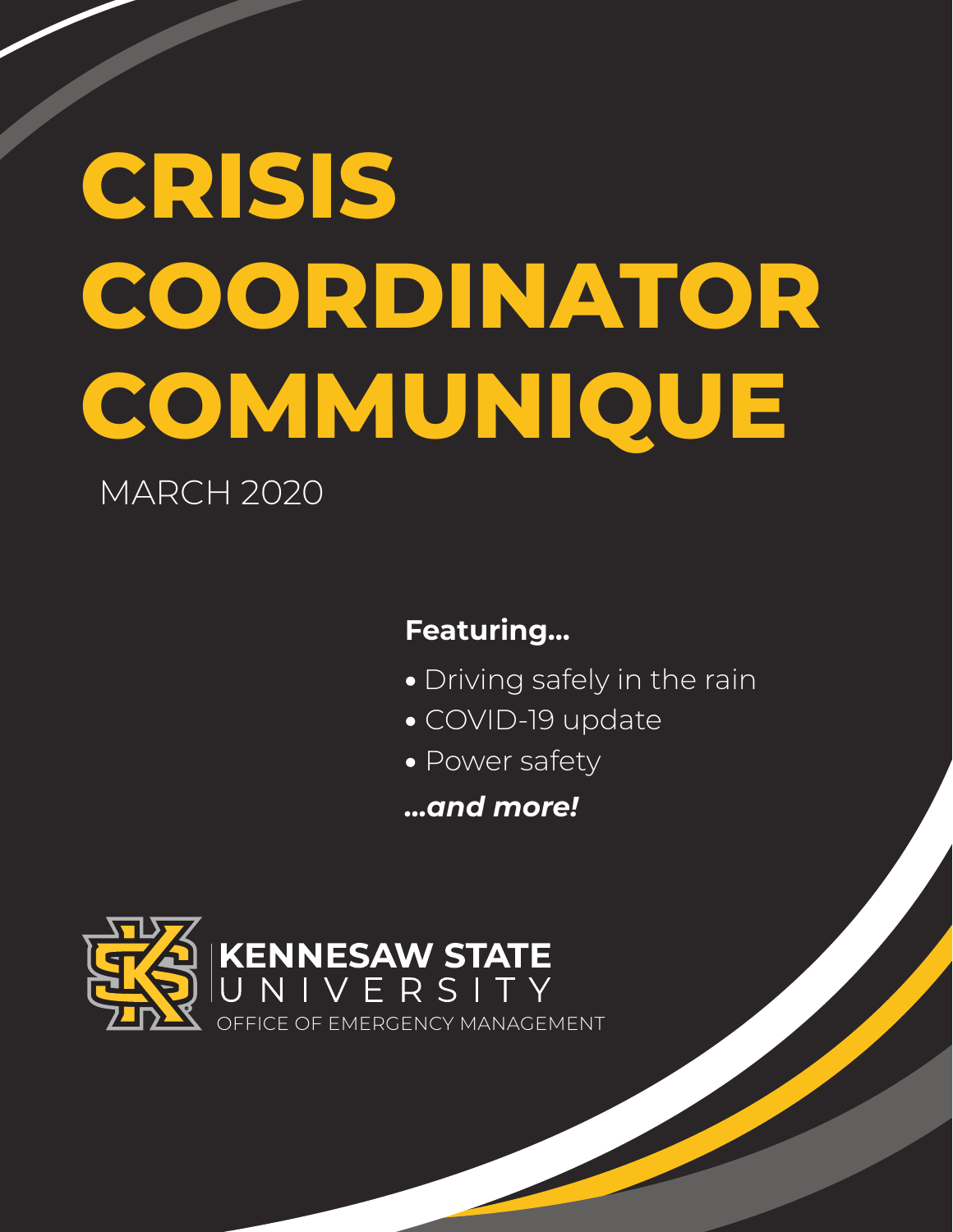# **IN THIS ISSUE**

| Ponding and Training  3                        |  |
|------------------------------------------------|--|
| <b>Coronavirus Information and Resources 4</b> |  |
|                                                |  |
| You Don't Need That!7                          |  |
| <b>Stay Connected  8</b>                       |  |

**1**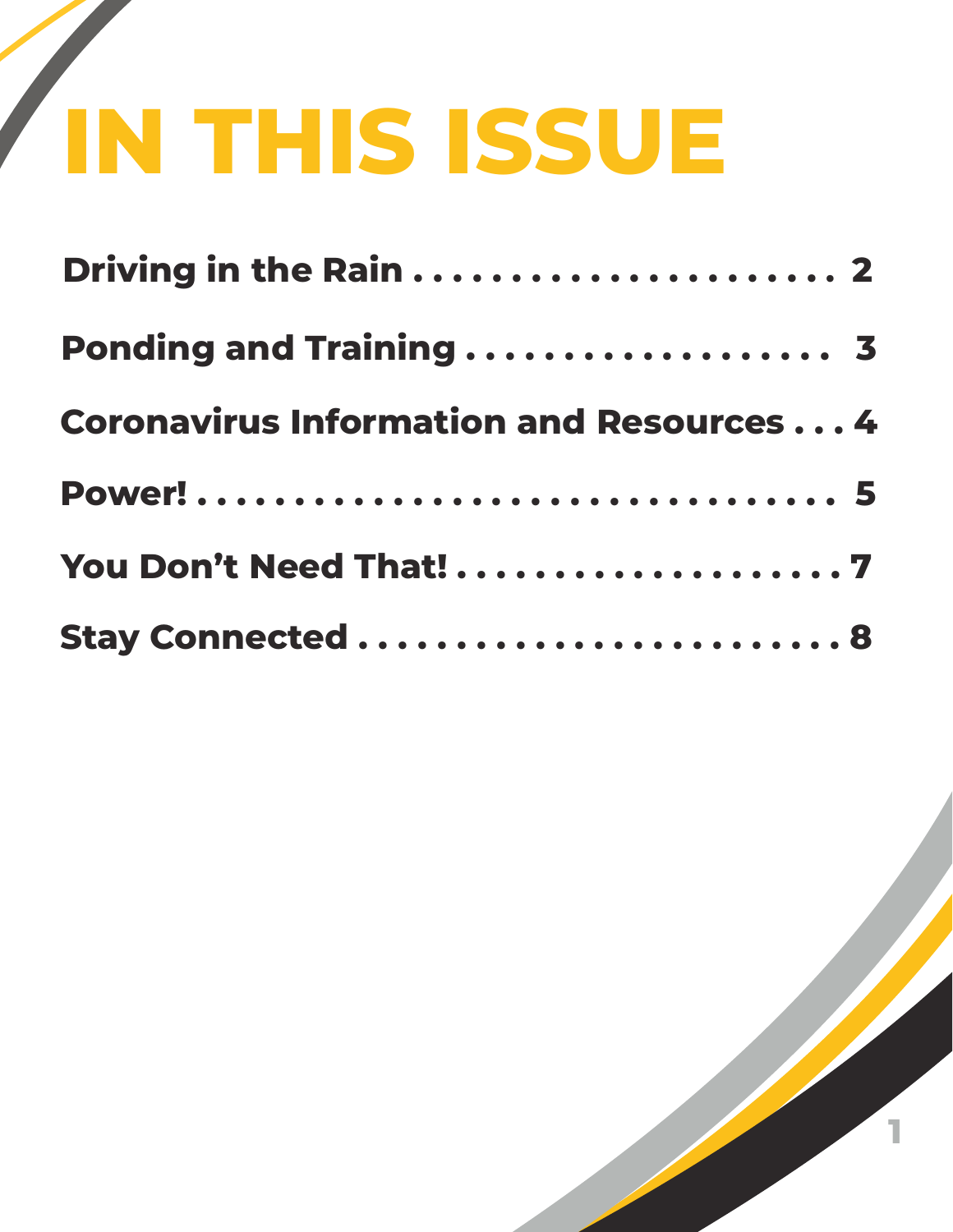### **DRIVING IN THE RAIN by Mike Guerrero**

Driving in Atlanta is enough of a nightmare when the weather is clear, but something about rainfall seems to bring out the worst behind the wheel. As heavy storms hit the metro area, keep you and your fellow drivers safe by following a few simple tips.

#### **SLOW DOWN**

Sometimes, the most obvious advice is the most lifesaving. According to AAA, one of the best ways to reduce your risk of hydroplaning is to reduce your speed. Oils on the road can make for slick conditions when mixed with precipitation, and even with half an inch of water on the roads, tires have to displace a gallon of water per second to keep the wheels moving.

#### **TAKE YOUR SPACE**

Leaving an extra few feet between your car and the vehicles in front of you can be the difference that makes a a safe drive home. According to The Telegraph, it can take twice as long to come to a stop when conditions are wet, so give yourself the room you need to drive defensively.

### **WHEN IT COMES T0 FLOOD WATER, JUST TURN AROUND**

According to the National Weather Service, it only takes 12 inches of moving water to carry away a small car. It can be hard to tell just how deep standing water is, so avoid large puddles and deep standing water.

According to Progressive, deep waters can stall your engine as well, leaving motorists stranded and in a bad situation if weather worsens. It takes a mere 12 inches of water to carry away a small car.

### **KEEP A CLEAN CAR AND GET REGULAR CHECKUPS**

Squinting your way through heavy rain and wind isn't the time you want to realize that your windshield needs a heavy scrub.

Geico warns drivers to make sure to clean their cars thoroughly once a month and get regular checkups to ensure that their car engine, defrost and other functions are working correctly. It's better to be too cautious than to end up without a crucial function in a crisis.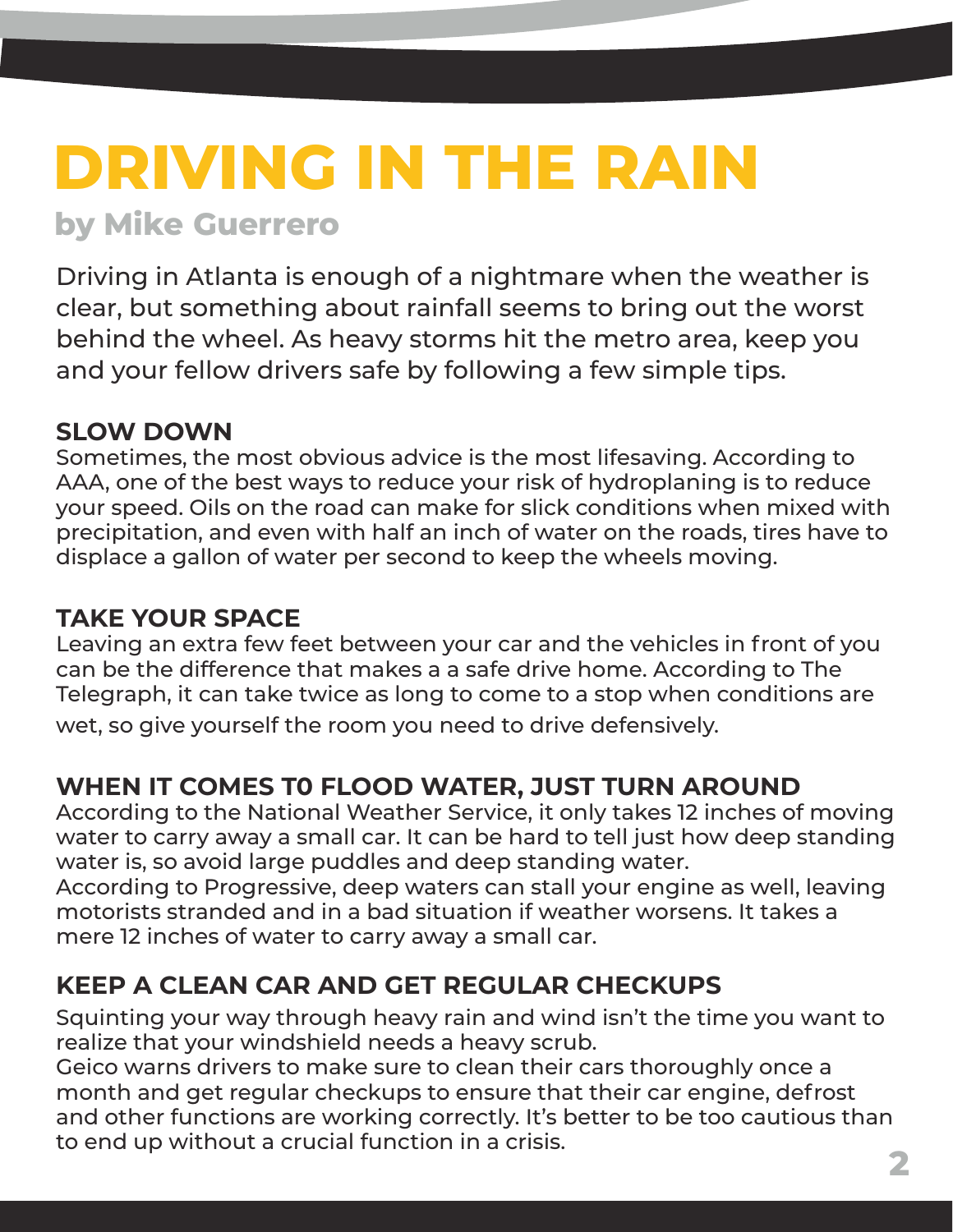# **PONDING**



### **TRAINING**

**OEM training has been canceled for the next few weeks. The final two weeks of CERT will be rescheduled.** 

**Expect more information in the April newsletter.**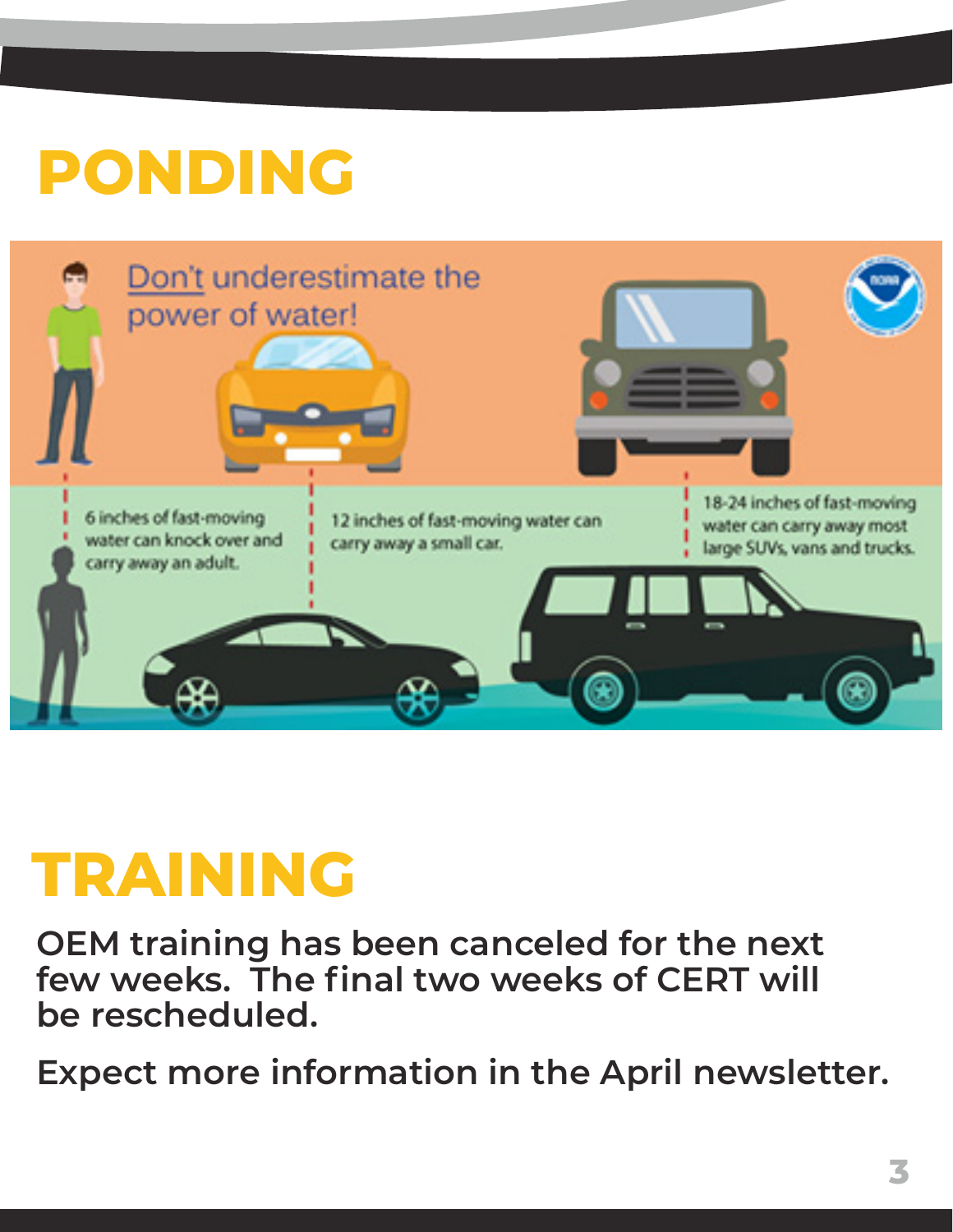## **Coronavirus (COVID-19) Information + Resources**

### **by Andrew Altizer**

KSU is closely following and implementing coronavirus (COVID-19) guidelines as prescribed by:

[Centers for Disease Control](https://www.cdc.gov/coronavirus/2019-ncov/index.html)  [and Prevention](https://www.cdc.gov/coronavirus/2019-ncov/index.html) and the [Georgia Department](https://dph.georgia.gov/novelcoronavirus)  [of Public Health](https://dph.georgia.gov/novelcoronavirus).



We will continue to monitor and follow the guidance provided by the University System of Georgia, CDC and GA Department of Public Health.

**The following website is updated regularly:**  <https://coronavirus.kennesaw.edu/>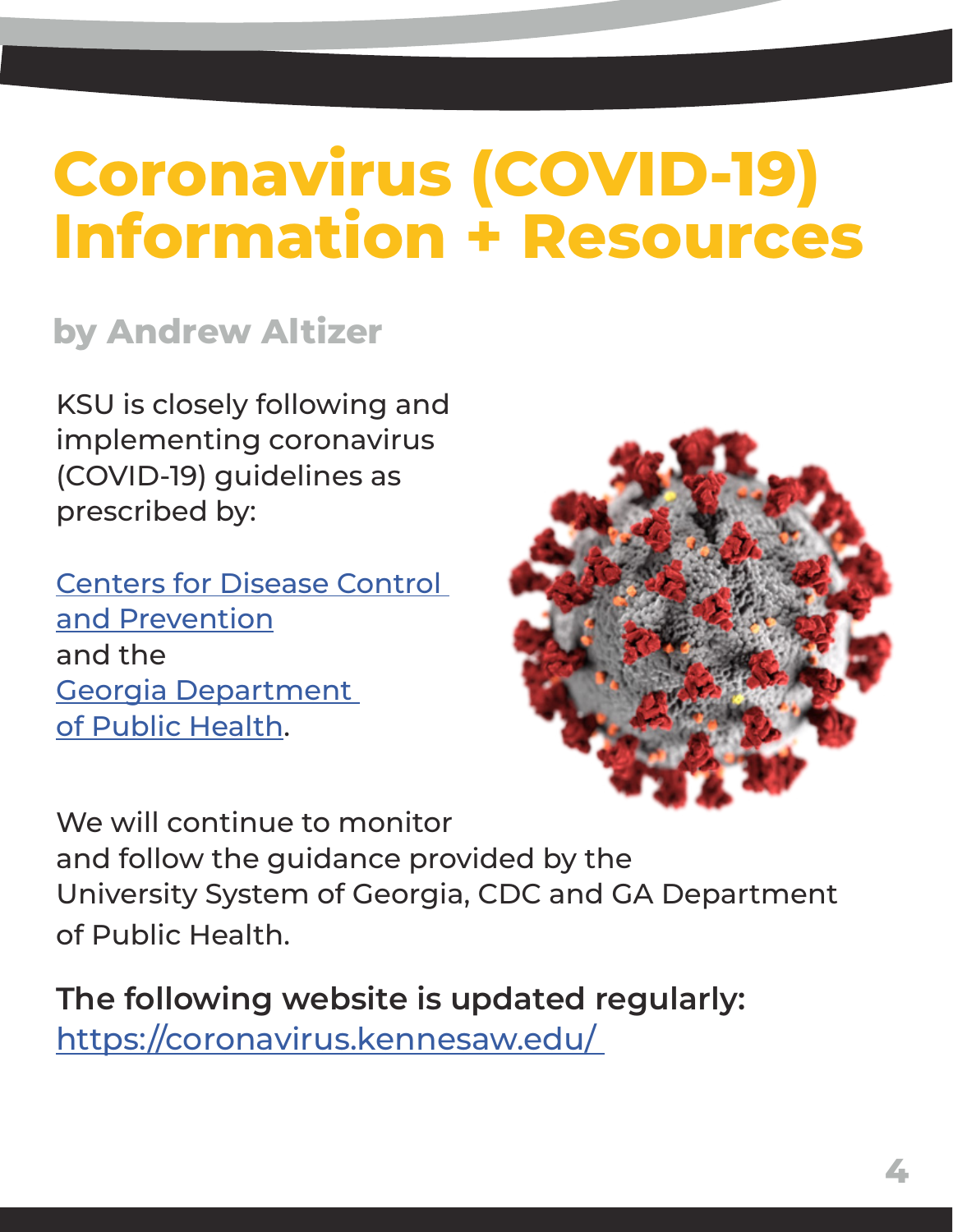## **POWER!**

### **by Andy Altizer**

Do you have a plan for a power outage? [EMC Coweta-Fayette list a few](https://utility.org/what-causes-power-outages/)  [causes for power outages.](https://utility.org/what-causes-power-outages/) With the benefits of Spring, we can also expect severe weather, which coupled with the rainfall in our area, can cause trees to fall. Luckily, most of KSU power lines are below ground. We've all been through power outages and know the importance of having charged flashlights nearby. But, what about specific recommendations for a university environment? Consider the following before a power outage:

- Keep egress areas clear boxes, furniture, etc. Not only is it a likely a fire safety concern, but the last things you need during a power outage are additional obstacles in the way!
- Have hard copies of key documents and contact lists that you would normally get from your computer.
- Use surge protectors on computer systems and other surge sensitive equipment.
- Back up data frequently and save work in progress. Back up "everything" on your computer. Nothing worse than working on a project, and then losing it during a power outage or surge.
- Establish procedures to continue critical functions if power is lost. Do you have a plan to mitigate losses and/or continue critical functions, if power is out for an hour? For a day?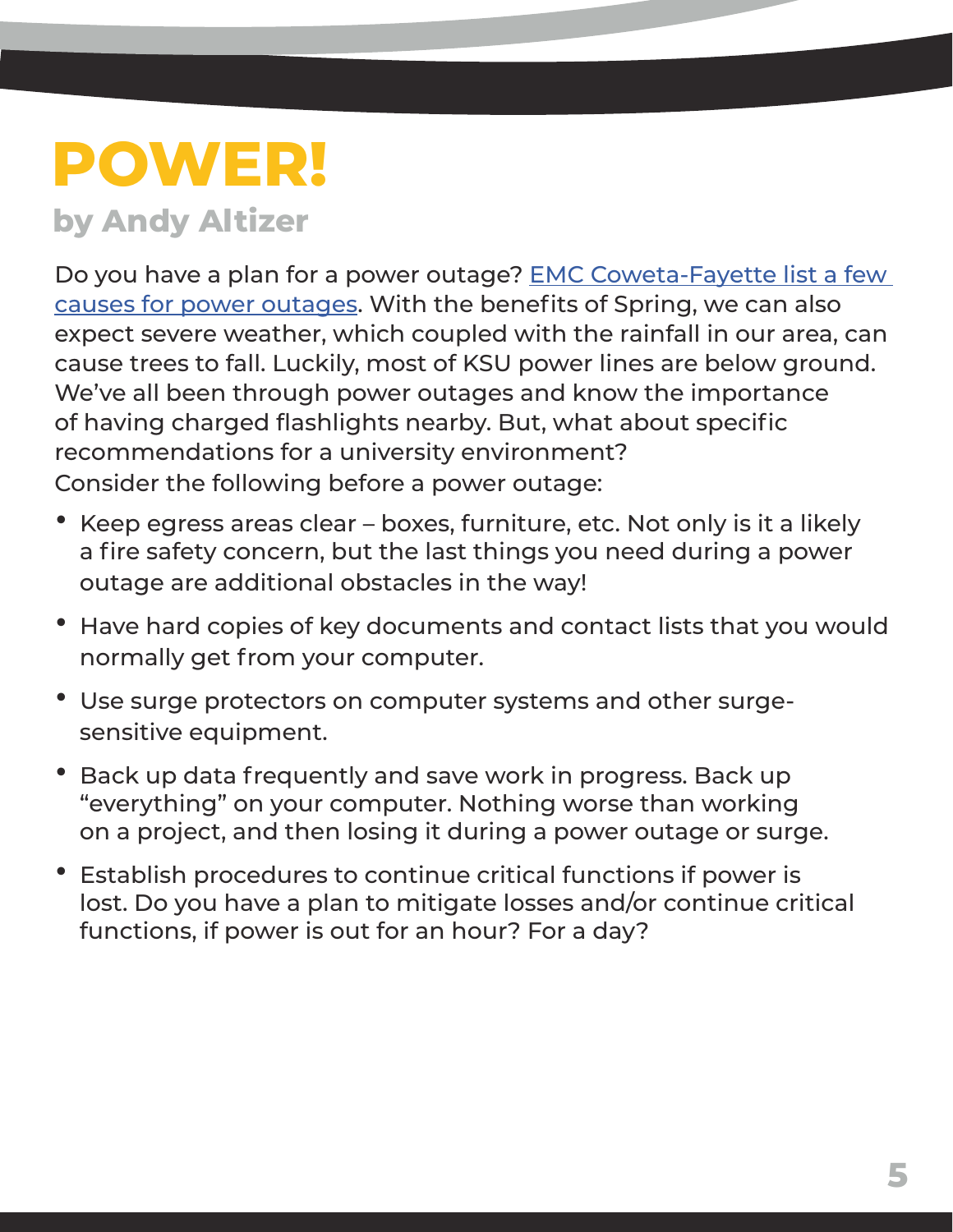

**Remember, if the power outage was caused by a storm, be extra cautious outside. Downed or hanging electrical wires can be hidden by snowdrifts, trees or debris, and could be live. Never attempt to touch or move downed lines. Keep children and pets away from them.** 

**Again, and perhaps most importantly. Do not touch anything power lines are touching, such as tree branches or fences. Always assume a downed line is a live line.**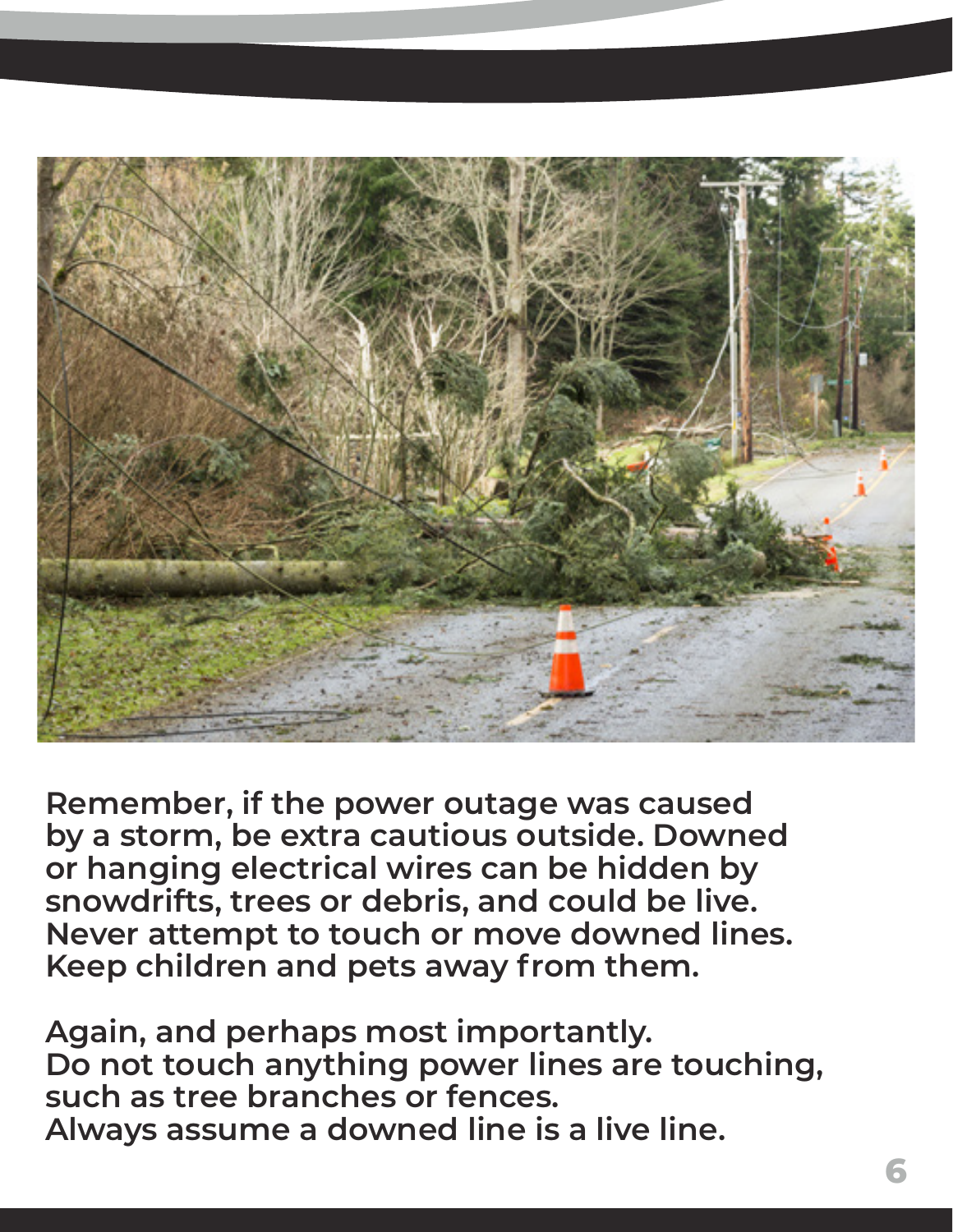### **YOU DON'T NEED THAT! by Wayne Randle**

**Earlier this year someone asked...** 

*"Why would you purchase that? We will never need that."* 

**OEM's Andy Altizer explained the importance of preparing for the "what ifs" and even the unknowns. He gave a specific example:** 

**"In the late 90s at another institution, I included a wide variety of possible threats, including two that were questioned as something that didn't seem realistic: 1) Anthrax Exposure, 2) Aircraft Down on Campus." Bottom line – preparedness is more than just the likely events that might happen.**

**KSU Office of Emergency has plans and assets for many emergency situations. OEM can provide lighting, medical supplies, and other items no one needs, until they need them. OEM also plans and conducts training to assure KSU is ready to respond to emergencies and disasters.** 

**So the next time someone asks why OEM stockpiles equipment and supplies remind them of this: The Twin Towers could never come down…" – but, they did.**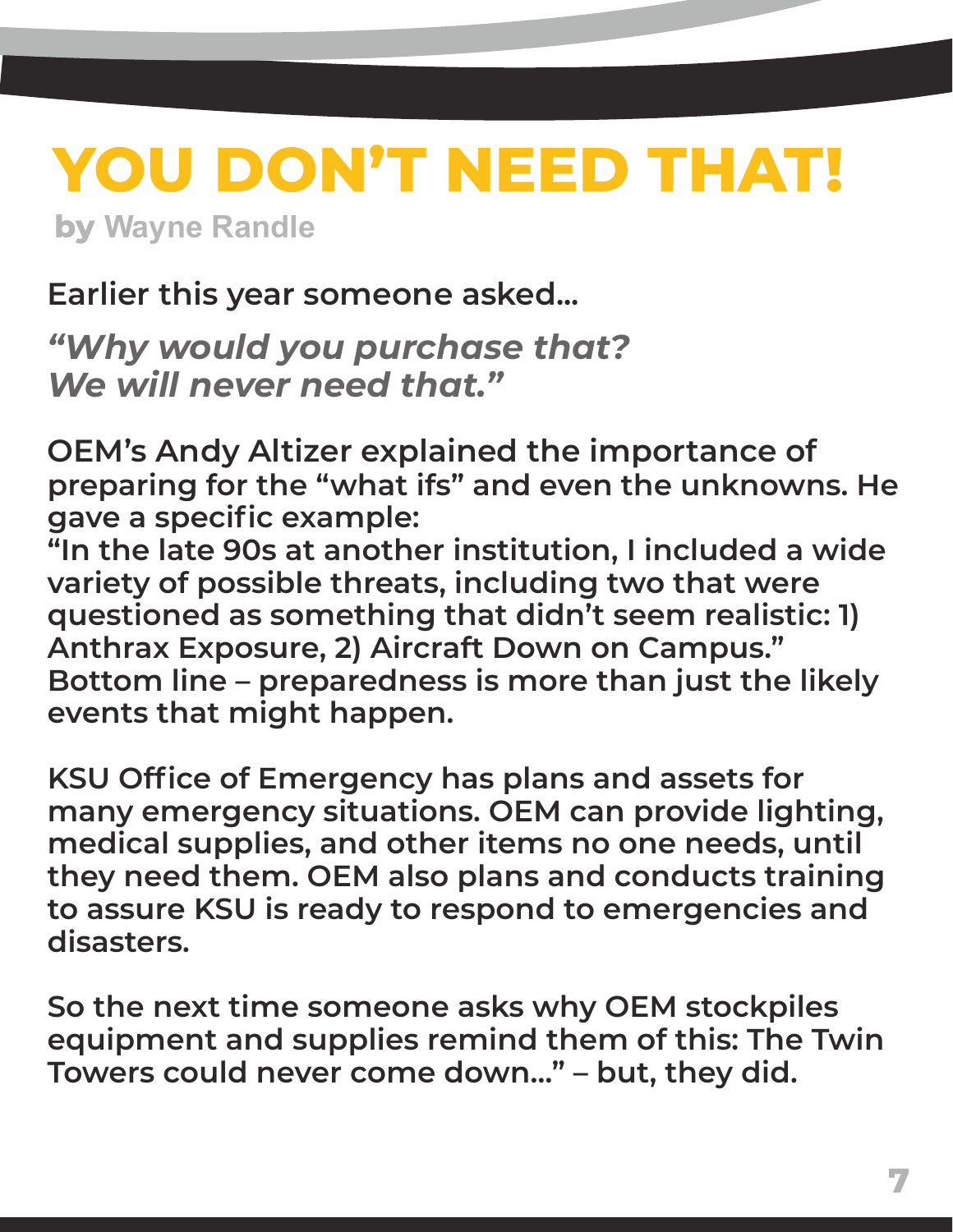

### **FOR MORE INFO**

To learn more about the Office of Emergency Management, please visit **https://oem.kennesaw.edu/.**

### **FOLLOW US!**



/kennesawstateOEM



@ksuoem



@ksuoem